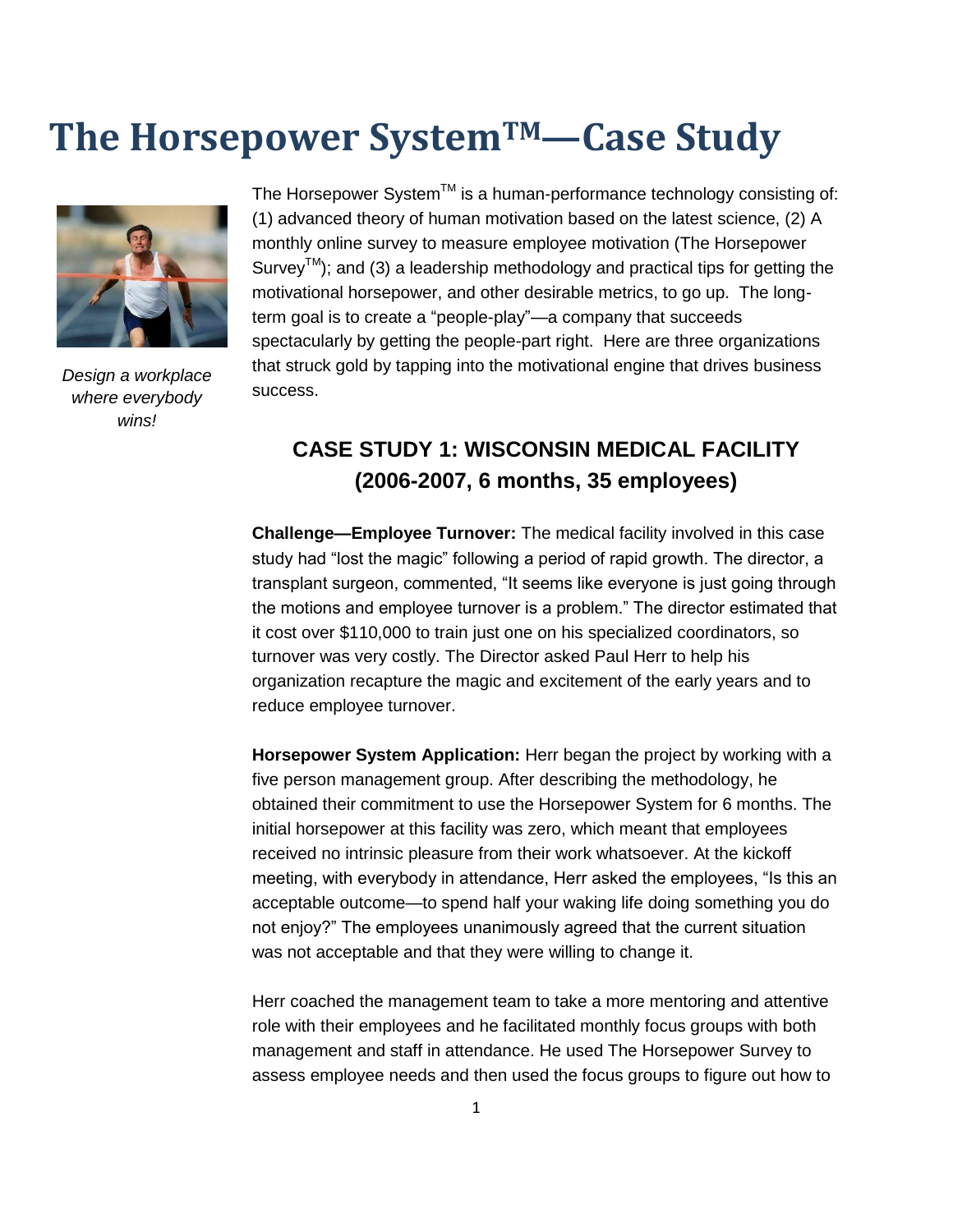satisfy those needs. Based upon the results of the focus groups, the Director hired more staff to improve the work/life balance, and Herr conducted relationship-building exercises to improve cooperation and group cohesion.

**Results, benefits and savings:** Herr had told the director, up-front, that it would take around four months of concerted effort to earn the trust of the employees. He explained that motivational horsepower is hard to change, and when it changes, it does so suddenly, like a tipping point. When the consensus of the group shifts from, "Management doesn"t care about us," to "These guys are OK," the score, and productivity, rise rapidly.

Just as predicted, the Horsepower score jumped from "0" to "+4" right on schedule in month number-four and it stayed there until the end of the project. When the score increased, the director stated that, "People"s attitudes noticeably improved, collaboration improved and the turnover problem was greatly reduced."

#### **Reference**

University of Wisconsin Hospital, Dr. Tony D'Alessandro Division of Transplantation Medical Director, 600 Highland Avenue, H5/701 Madison, WI 53792-7375 Cell: 608-516-4397 ADalessandro@uwhealth.org

### **CASE STUDY 2—WISCONSIN DESIGN-BUILD FIRM (2004-2008, 1,000 employees)**



*Headquarters*

**Challenge—Weak Leadership and Interpersonal Conflict:** The largest designer and builder of hospitals and clinics in the US began to struggle soon after the founder"s death due to inconsistent leadership and interpersonal conflict. The board convinced family members to sell controlling interest to an investor group and to promote Scott Ransom, a former Price Waterhouse accountant, into the CEO position.

**Application of The Horsepower System:** Paul Herr, the inventor of The Horsepower System<sup>™</sup>, coached Scott Ransom throughout his tenure and got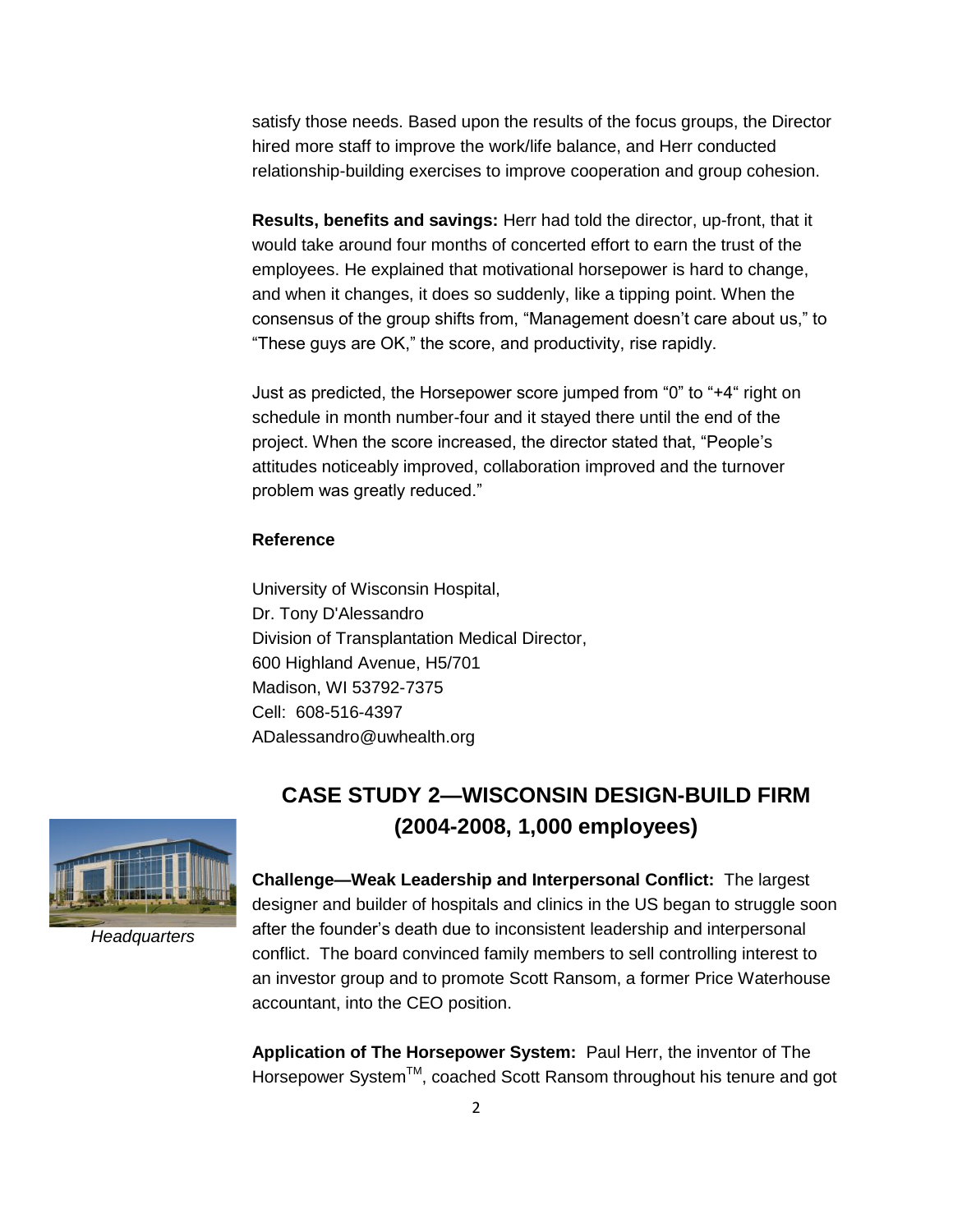

him started in the right direction. Ransom had superb people skills, but he wasn"t planning to use them. His first instinct was to fall back on his Price-Waterhouse training and focus on the numbers. Herr suggested a different strategy. He told the CEO, "You are not an accountant anymore. You are a leader who needs to capture the hearts and minds of your employees. Why don"t you tell them, "My primary job as CEO is not to improve profits or increase market share. My primary job as CEO is to create a workplace that is so exciting and rewarding that you look forward to coming to work in the morning. In other words, if I take care of you, and you take care of the customer, then the numbers will more-or-less take care of themselves.""

*Scott Ransom, CEO*

**Results, Benefits and Savings:** Ransom followed Herr"s advice and used his people skills and Herr"s methodology to achieve a spectacular financial success. After four years (2004 to 2008), revenue increased by 200%, profits increased by 300%, employee engagement went from the bottom quartile to the top quartile, and a company that was purchased for \$50 million in 2004 was sold for \$250 million in 2008. One of the investors, a global private equity firm, said it was one of the best returns on investment in its 23-year history. Scott Ransom credits Herr"s methods and ideas as an important factor in the turnaround.

#### **Reference**

Scott Ransom, Senior Consultant and Board Member Erdman, A Cogdell Spencer Company One Erdman Place, Madison, WI 53717 Phone: 608-215-3232 (cell phone) Email: [sransom@erdman.com](mailto:sransom@erdman.com)

### **CASE STUDY 3: CALIFORNIA BOX-MAKING FACTORY (2009 until present, 90 employees)**

**Challenge—Low Productivity:** California factory that manufactures boxes for the agricultural industry. This factory was suffering from low morale, low quality, high waste and low productivity so it hired a specialist named Carlos Velez Conty, a former navy officer, to overhaul the production system and improve employee engagement and productivity.